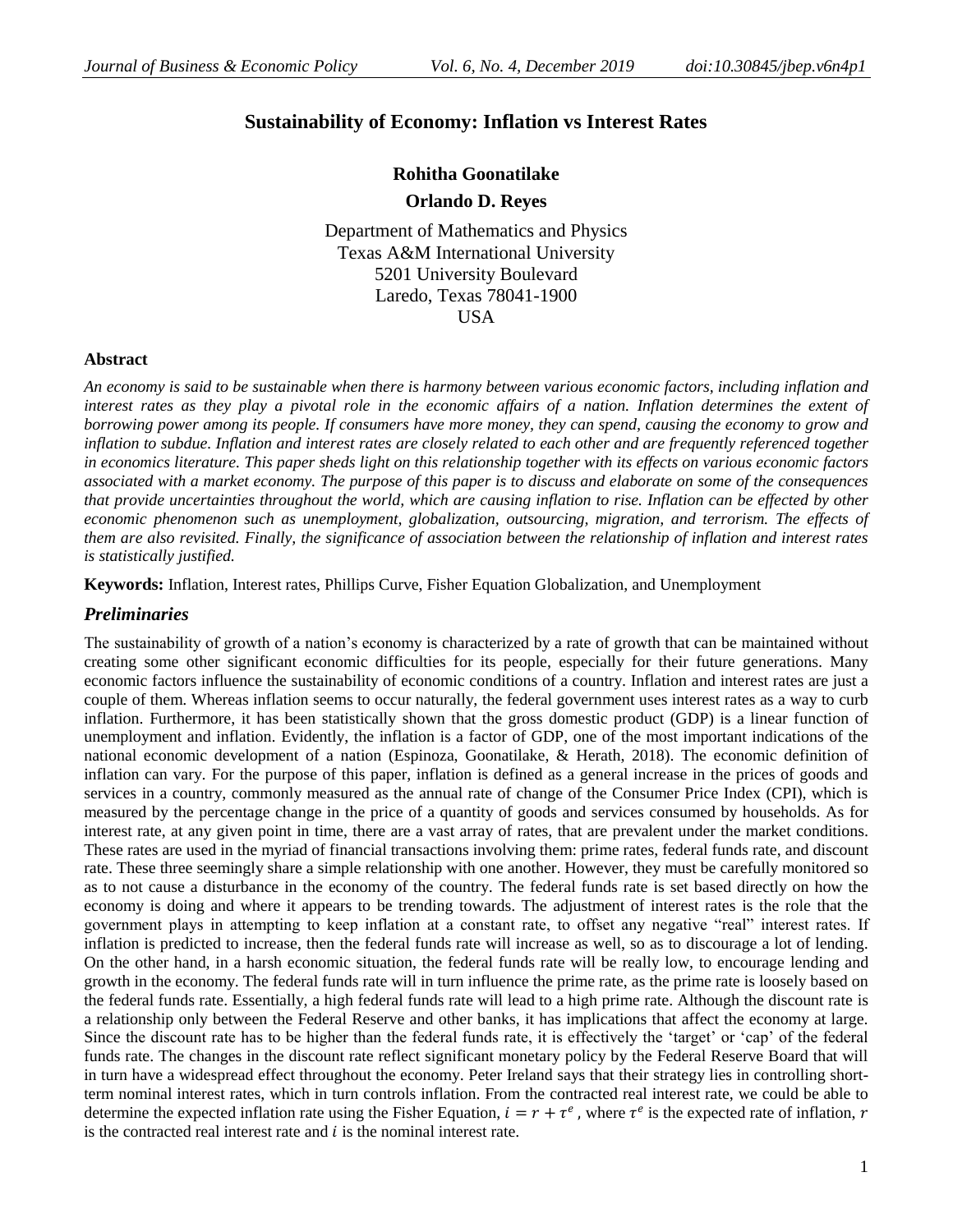The nominal interest rates are publishable and as such, they are observable (Crowder & Hoffman, 1996). Ireland also claims that the controlling of short-term interest rates helps control inflation because controlling those interest rates offsets "shocks" to the economy that would inevitably raise inflation (Ireland, 2000).

For the US population, who had become accustomed to uninterrupted economic progress since the 1930s, the decade of the 1970s was a turbulent one. Policies and prevailed economic woes of the decade were a failure of income, many families faced to keep up with inflation. Many pointed out a variety of possibilities for this "shock", such as inflation, government deficits, higher energy process, rising taxes, reduced national saving and investment, increased government regulation, and others. The factors associated with the theories of microeconomics interact to determine the real interest rate and rate of return; during the inflationary periods, the nominal rate will exceed the real rate by the rate of inflation. A deficit occurs when the government spends more than it receives in tax revenue. The excess of spending over revenue could be financed by printing money, but this option is likely to cause inflation (Browning & Browning, 1986).



#### **Figure 1. Plots of average yield, year open, year high, year low, and year close from 1955 to 2019**

From the data in Figure 1, it can be concluded that as for the Federal Funds Rate - Historical Annual Yield Data, choosing any of the interest rates for the data for analysis would be appropriate since the data share a close proximity with one another we would observe similar results. A collection of the Year Close Fed Interest Rate and Inflation from 1955 to 2018 has been analyzed to investigate the effect of interest rates on inflation which provided the same insight. Figure 2 shows that the Year Close Fed Interest Rate and Inflation from 1955 to 2018 share similar characteristics, which implies there must be some influence on one another. It can be argued that if the economy shifts abruptly from zero inflation to a uniform annual inflation rate of 1%, nominal sales will rise and consequently, the real sustainable growth rate is independent of the inflation rate, adding to this a profit that leaves economic outlook unchanged (Higgins, 1981).During the  $20<sup>th</sup>$  century, two economists, Fisher and Darby, proposed conflicting ideas on the relationship between nominal interest rates, inflation, and "real" interest rates. It is neither the Fisher nor the Darby hypotheses, which are correct in their estimation of "real" interest rates concerning anticipated inflation (Levi & Makin, 1978). Unlike previous articles, which try to argue one over the other, Levi and Makin concluded that neither prevailed over the other, and instead the theories should be married into a set to create a comprehensive macro-economic model. Their concluding remark was simply that both Fisher and Darby were attempting to measure a coefficient that "varies" randomly over time". Establishing some of the causes of inflation include the demand and supply side of the economy that causes both, the demand-pull and cost push inflation (Khumalo, Mutambara,& Assensoh-Kodua, 2017). Since inflation is affected by a wide variety of factors, some that are entirely unforeseeable, it stands to reason.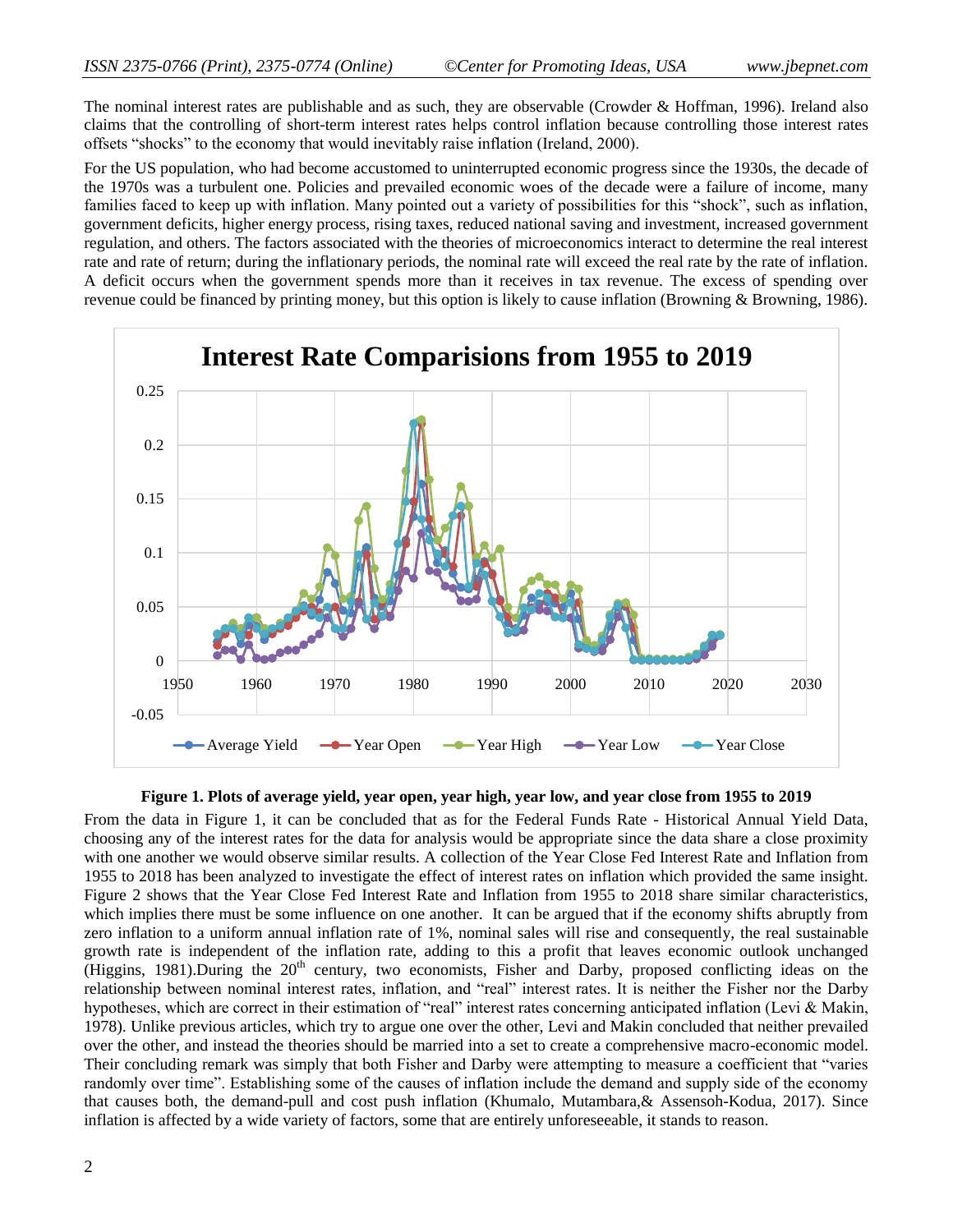

**Figure 2. Comparison of year close fed interest rates and inflations from 1955 to 2018**

In spite of taxation, Fisher's ideas are possible, as Feldstein claims it is impossible, due to the empirical evidence of Fisher's claims being attributed to "the depressing influence that historic-cost depreciation rules have had in the face of inflation". This depressing influence is the reason why taxation seems to play no role in the "real" interest rate; Gandolfi states that since "capital gains are taxed when realized and not as they accrue", tax on capital gains will undoubtedly be lower than tax on real income, thus the "Fisher" effect is observed. Crowder and Hoffman (1996) revisit the conventional "Fisher" equation and try to find the reason for its empirical success, in spite of its lack of taking taxation into consideration (Crowder & Hoffman, 1996). The first pages of their article detail what economists after Fisher have argued, whether against or for him. Unlike others who attempt to replace this equation, these authors support the idea of a "tax-adjusted" Fisher equation. Their claim is that the relation between inflation and nominal interest rates causes only an insignificant difference from the conventional Fisher relation. A method is devised to calculate "real" interest rates based on forecasts rather than empirical evidence. Kandel et al. (1996) uses Israel as a basis for their data, since their government issues nominal bonds. Through their research, they found that the Fisher hypothesis is inconsistent when looked at through ex-ante analysis, while the theories of economists after Fisher appear to be consistent. A brief summary of the counter-argument to the "Fisher" effect, which is the "Darby" effect, states that, all other things remaining the same, interest rates during a period of inflation will rise to an amount that exceeds the expected inflation, for the purpose of preventing capital loss to lenders, as well as mitigating any taxation. Ayanian (1983) claims that previous economists have failed to validate the Darby effect due to the difficulty of measuring aftertax real interest rates and expected inflation rates. However, similarly to Kandel et al., by looking at nominal bonds, Ayanian was able to validate the Darby effect.

## *Mathematics of Inflation*

Another factor associated with the level of interest is the length of the investment period. At a given point short-term and the long-term rates of interest are different, called the term structure of interest rates and displayed in the yield curve. Several theories have been advanced in attempting to explain why the upward trend seen in the yield curve typically develops in the market. The inflation recurrence theory states that the investors feel a significant amount of uncertainty about future rates of inflation and as such demand higher rates of interest on longer-term investments as higher rates of inflation lead to higher rates of interest to dampen the market values of investments. Fiscal policy is sustainable as long as the government's solvency conditions are fulfilled (Hauner& Manmohan, 2006). The solvency condition requires the equalization of the net present value of primary surpluses and debt obligations it has to the outside agencies (Ley, 2009). In the end, what determines the size of government intervention are the views on the public sector's role in the economy. In addition, there are the constraints imposed by the sustainability of the current inflation that account deficit including the external borrowing, existing targets for inflation and output growth, and sustainable internal debt limits (Van Wijnbergen, 1990). Studying similar problems in the Turkish economy is an interesting case. The government in Turkey was able to establish monetary policies and stabilize a successful decrease in their inflation and interest rates. This case can help in analyzing to what extent an independent study can be successful. Secondly, fiscal policy should be sustainable and in line with monetary policy for the sustainability of fiscal deficits (Özatay, 1997).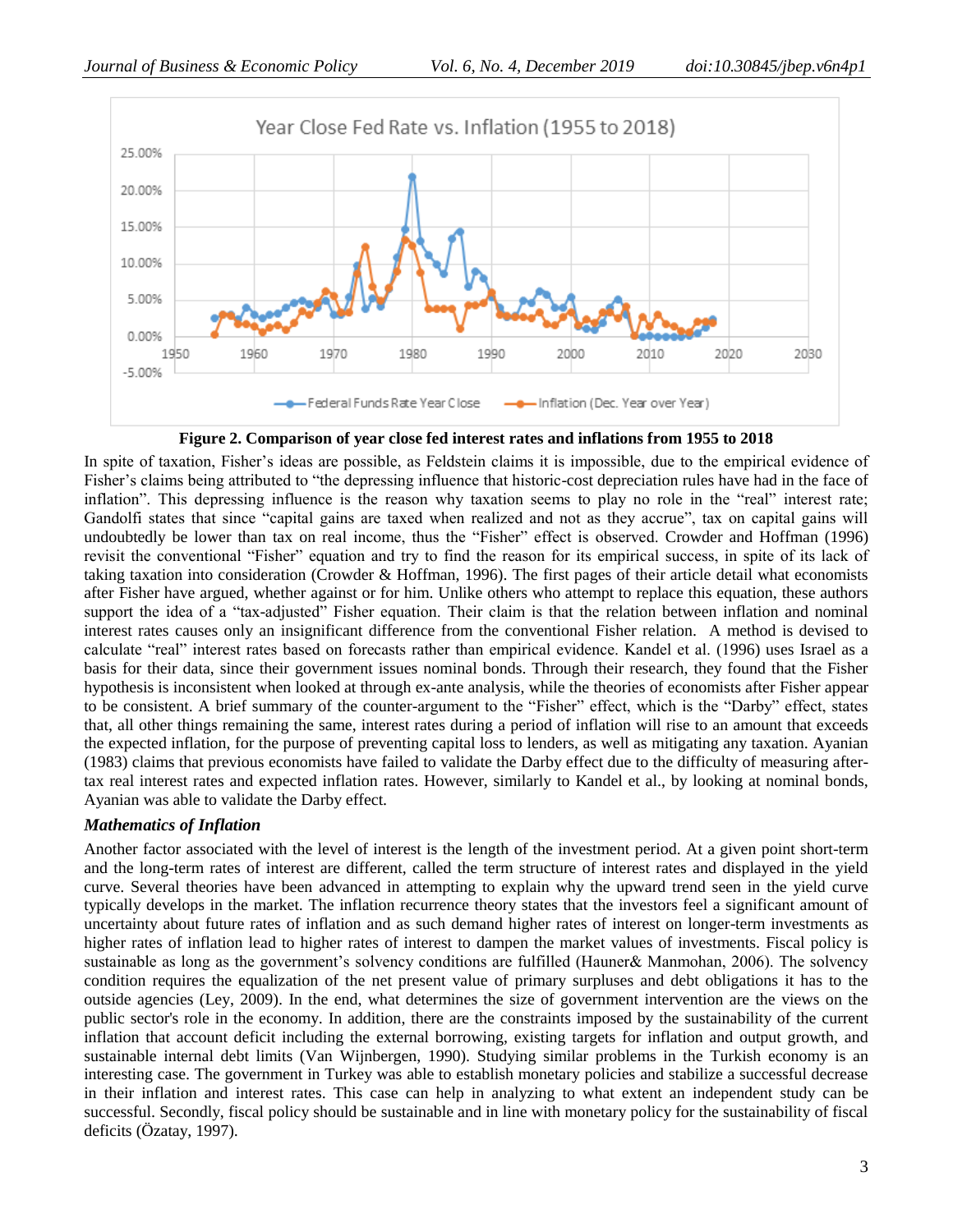A sustainable debt-deficit combination paired with level of spending should be stable in terms of the debt-GDP ratio as well as fiscal deficit to GDP ratio, while being consistent with the permissible levels of primary expenditures. The short rates depend in this scenario amounts to full employment exchange economy on the current level of debt (Blanchard, 1984). Cochrane and Piazzesi (2002) looked at the role the Federal Reserve plays in regard to monetary-policy shocks, and how they target monetary policy as a reaction to interest rates, to prevent catastrophes in the economy. They studied it by a method of "high-frequency" which means that they collected daily data and then extrapolated it into monthly data to look for patterns, which might support their claims. Their idea is that when there is a "natural" shock to the economy, the Federal Reserve Board of Governors in Washington DC will in turn react with a monetary policy shock of its own.

### *Relationship to Interest Rates and Unemployment*

An in-depth exploration into what is called the "real" rate of interest has been well studied (Leuthold, 1981). The real rate of interest, as described by Leuthold is "arrived at by subtracting the inflation rate from the quoted (nominal) interest rate". With the acceptance of this "real" rate, Leuthold has shown a meaningful relationship between interest rates and inflation. Namely, that an interest rate must be greater than inflation in order for there to be a positive "real" rate. There is considerable evidence to conclude that rates of interest are positively correlated with rates of inflation. Rate of interest eliminating inflation is often called the real rate of interest and is denoted by *i'*, the actual rate of interest in the market is often called the nominal rate of interesti, if the rate of inflation is r, we have  $1 + i = (1 + i')(1 + r)$ , where  $r > 0$  and  $i > i' > 0$ , assuming the rate of inflation is positive. This leads to  $i' = \frac{i - r}{i}$  $\frac{i-i}{1-r}$ . According to the theory, *i* is relatively stable over time. In an effect to calculate the present value of a series of payments at the end of each period for *n* periods in which the base payment amount at time,  $t = 0$ , is  $R \cdot R \left[ \frac{1+r}{1+r} \right]$  $\frac{1+r}{1+i} + \frac{(1+r)^2}{(1+i)^2}$  $\frac{(1+r)^2}{(1+i)^2} + \frac{(1+r)^3}{(1+i)^3}$  $\frac{(1+r)^3}{(1+i)^3} + \cdots + \frac{(1+r)^n}{(1+i)^n}$  $\left[\frac{(1+i)^n}{(1+i)^n}\right] = R(1+i)$ 

 $r)^{\frac{1-\left[\frac{1+r}{1+i}\right]}{r}}$  $\left[\frac{1+r}{1+i}\right]^n$  $\frac{11+iJ}{i-r}$ , representing the present value of the payments including inflation computed at the nominal rate of interest. Using  $1 + i' = \frac{1+i}{1+i}$  $\frac{1+i}{1+r}$ , we have  $R\left[\frac{1}{1+r}\right]$  $\frac{1}{1+i'} + \frac{1}{(1+i)}$  $\frac{1}{(1+i^{'})^2} + \frac{1}{(1+i^{'})^2}$  $\frac{1}{(1+i^i)^3} + \cdots + \frac{1}{(1+i^i)^5}$  $\frac{1}{(1+i)^n}$  =  $Ra_{\overline{n}|i}$ . The value of the investment in "normal" dollars" at the end of *n* periods is  $A(1 + i)^n$ . If the rate of inflation is *r*, then the purchasing power of the investment at the end of *n* period is  $A\frac{(1+i)}{(1+i)}$  $\frac{(1+t)^n}{(1+r)^n} = A(1+i)^n$ , in which an investor invests an amount of A for *n* periods at an interest rate  $i$ (Kellison, 1991). Therefore, a sustainable economy will be one, which has positive "real" interest rates and a positive return on the investment.

The sustainability of the current growth process in Argentina has been analyzed, taking into account the macroeconomic consistency and environmental constraints. It appears to be generating an unsustainable current account deficit and a relative price distortion in favor of non-tradable, impeding a much-needed increase in exports. Resolution of its main environmental problems would absorb savings slightly over the next 10 years. The saving insufficiency suggests that a gradualist policy giving priority to the urban environment should have been employed (Chisari, Fanelli, & Frenkel, 1996). It conducted an analysis pertaining to the sustainability of fiscal deficits in Turkey whereby they seek levels of "financeable deficit", which are compatible with sustainable internal growth and noting that in a steady-state growing economy, budget deficit, inflation and debt sustainability can occur (Akgay, Alper, &Ozmucur, 2018).The Phillips curve characterizes the association between the rate of inflation and the unemployment rate. In support with the long-run Phillips curve, in the end, monetary policy influences both the inflation rate and as a result, the unemployment rate inversely.

We can be certain that there is a concrete relationship between inflation and interest rates. However, the relative strength of the relationship will vary in different countries, and will be affected by different factors. Levine (1981) lists four reasons that lead to a weakness in the relationship between inflation and interest rates, as they pertain to the stock market. The reasons he lists are: loss of diversification, loss of liquidity, carrying costs, and loss of leisure time. The first deals with people whose investments will not be diversified, as they will shy away from investing in commodities to avoid the "slightly negative real return over time." The second deals with the inability to liquefy certain very valuable goods. The third posits that the cost of maintaining certain commodities might offset their values that in turn causes the weakness in the relationship. The final reason simply says that people are not willing to lose leisure time in order to learn enough about the market. He claims, "[t]his probably is the principal reason [for] the weakness of the inflation-interest rate relationship." However, that implies that if everyone learned about the marketplace, then there would be a stronger relationship between the two. Since there are too many factors working in unison, one cannot assume that people focusing on learning about the market will lead to a stronger or more sustainable economy.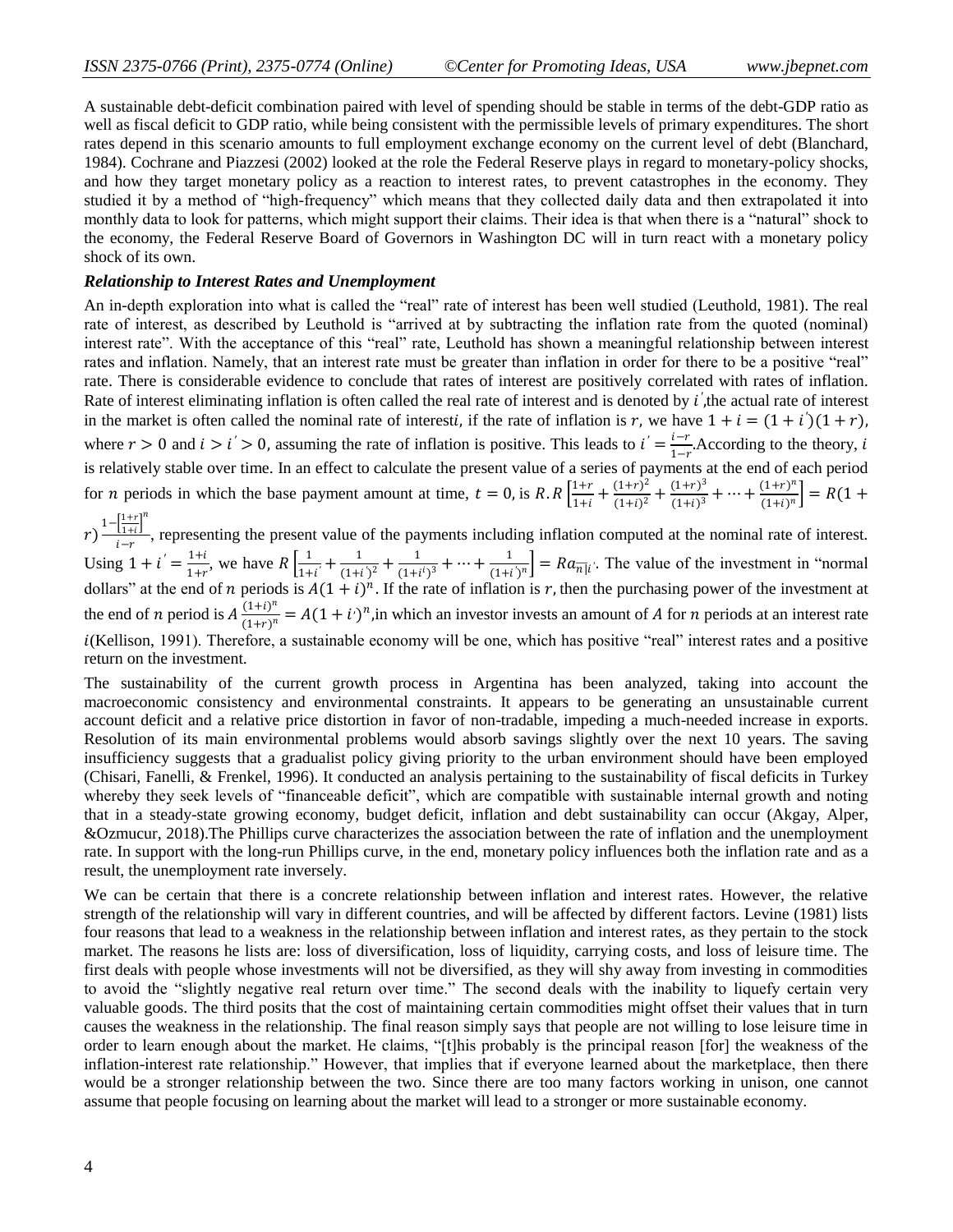

**Figure 3. Phillips curve characterizes the association between inflation and unemployment**

The Phillips curve illustrates that there seems to be an inverse relationship between unemployment and inflation in the short run, but not the long run as supported by the data of the US economy as provided in Figure 3. This helps to illustrate the purpose that that the government plays in keeping inflation at a balance. If inflation skyrockets, people will not be able to afford products or services, which will weaken the economy. If inflation is too low, as the Phillips curve suggests, unemployment will be the cause of hurting the economy.





In Figure 4, the moving averages with the 2-period for the data gathered for unemployment and inflation from 1929 to 2018 for US economy provides the trend line as provided above for the data updated in 2019 (Amado, 2019). However, to the contrary, economists argue that the curve does not agree with the phenomenon that the Phillips curve describes, which is a negative trade-off between inflation and unemployment. Economists have been recently debating on whether the curve has entirely disappeared in the US and Europe or rather some hidden factors have reshaped the theories associated with the Phillips curve.

This data has been analyzed using an independent group t-test (occasionally called an independent samples t-test or parallel test).It shows that there is a strong tendency towards statistical significant, with a value of 0.051,for the data gathered from 1992 to 2018 that inflation and interest rates are associated. Figure 5 provides the corresponding t-test output when ascertaining the association of inflation and interest rates performed using SAS statistical software.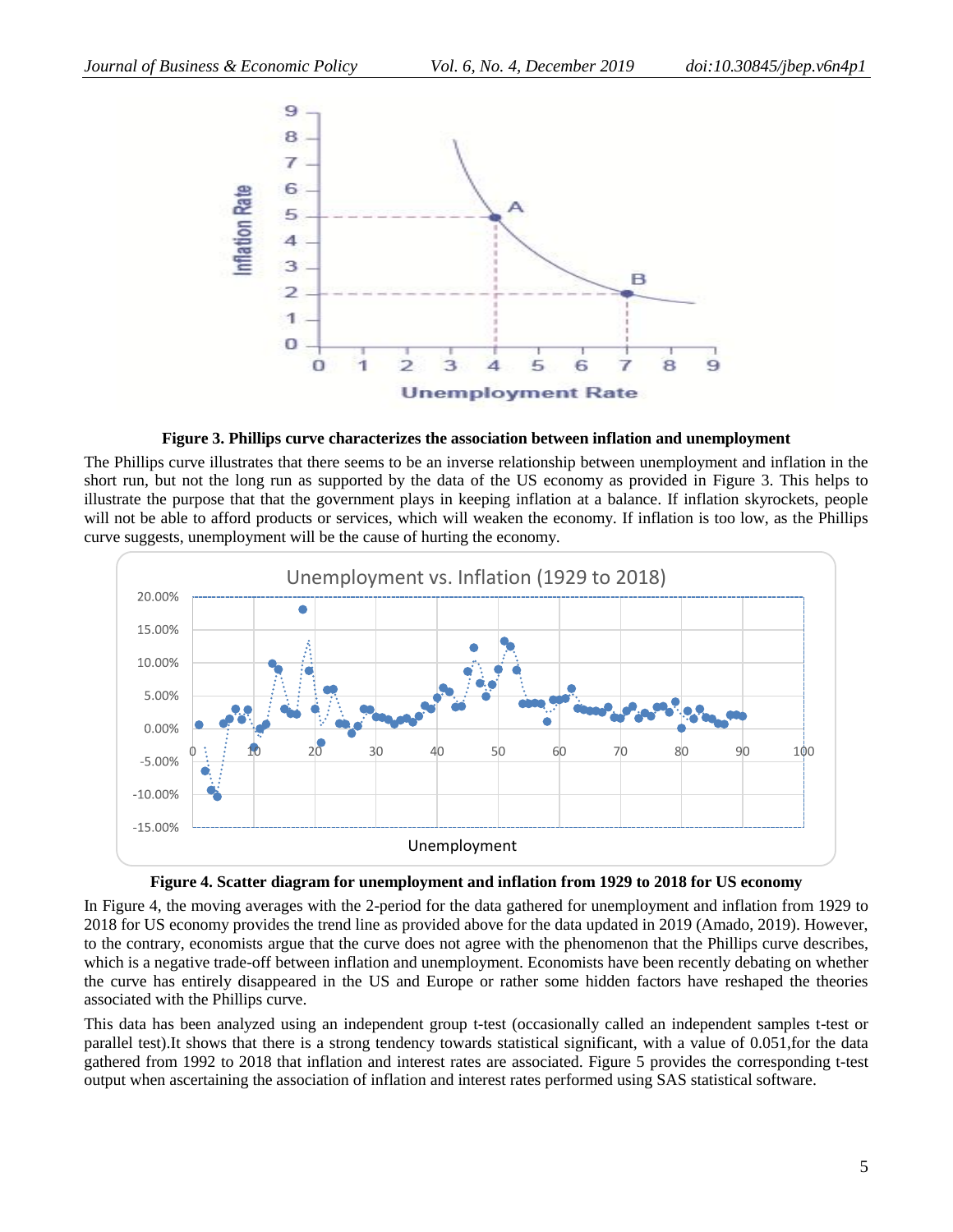| <b>The TTEST Procedure</b> |                              |         |                  |      |                |    |                |                |                |                |                          |                |
|----------------------------|------------------------------|---------|------------------|------|----------------|----|----------------|----------------|----------------|----------------|--------------------------|----------------|
| Variable: Rates            |                              |         |                  |      |                |    |                |                |                |                |                          |                |
| type                       | <b>Method</b>                | N       |                  | Mean | <b>Std Dev</b> |    |                | <b>Std Err</b> |                | <b>Minimum</b> |                          | <b>Maximum</b> |
| <b>FedFunds</b>            |                              | 64      | 4.8544           |      | 4.2362         |    |                | 0.5295         |                | 0.0400         |                          | 22.0000        |
| Inflation                  |                              | 64      | 3.6000           |      | 2.8272         |    |                | 0.3534         |                | 0.1000         |                          | 13.3000        |
| Diff (1-2)                 | <b>Pooled</b>                |         | 1.2544           |      | 3.6013         |    |                | 0.6366         |                |                |                          |                |
| Diff (1-2)                 | <b>Satterthwaite</b>         |         | 1.2544           |      |                |    |                | 0.6366         |                |                |                          |                |
|                            |                              |         |                  |      |                |    |                |                |                |                |                          |                |
| type                       | <b>Method</b>                |         | Mean             |      | 95% CL Mean    |    |                |                | <b>Std Dev</b> |                | 95%<br><b>CL Std Dev</b> |                |
| <b>FedFunds</b>            |                              |         | 4.8544           |      | 3.7962         |    | 5.9126         |                | 4.2362         | 3.6084         |                          | 5.1306         |
| <b>Inflation</b>           |                              | 3.6000  |                  |      | 2.8938         |    | 4.3062         | 2.8272         |                | 2.4082         |                          | 3.4241         |
| Diff (1-2)                 | <b>Pooled</b>                | 1.2544  |                  |      | $-0.00549$     |    | 2.5142         | 3.6013         |                | 3.2062         |                          | 4.1083         |
| Diff (1-2)                 | <b>Satterthwaite</b>         |         | 1.2544           |      | $-0.00729$     |    | 2.5160         |                |                |                |                          |                |
|                            |                              |         |                  |      |                |    |                |                |                |                |                          |                |
|                            | <b>Method</b>                |         | <b>Variances</b> |      |                | DF | t Value        |                | Pr >  t        |                |                          |                |
|                            | <b>Pooled</b>                | Equal   |                  |      | 126            |    | 1.97           |                | 0.0510         |                |                          |                |
|                            | <b>Satterthwaite</b>         | Unequal |                  |      | 109.83         |    | 1.97           |                | 0.0513         |                |                          |                |
|                            |                              |         |                  |      |                |    |                |                |                |                |                          |                |
|                            | <b>Equality of Variances</b> |         |                  |      |                |    |                |                |                |                |                          |                |
|                            | <b>Method</b>                |         | <b>Num DF</b>    |      | <b>Den DF</b>  |    | <b>F Value</b> |                | $Pr$ > $F$     |                |                          |                |
|                            | <b>Folded F</b>              |         | 63               |      | 63             |    | 2.25           |                | 0.0016         |                |                          |                |

#### **Figure 5.T-test output for the association of inflation and interest rates**

The distributions of both Federal Funds rates and inflation are right-skewed. Assumptions for the normality have been narrowly satisfied according to Figure 6. However, the t-test is designated as robust with respect to the assumption of normality. Over the course of the past eight decades (1929 – 2018), the US economy took turbulent shocks multiple times such as recession, wars, and droughts, which caused the interest rates and inflation to change their trajectory drastically, thus making this an unworthy comparison.



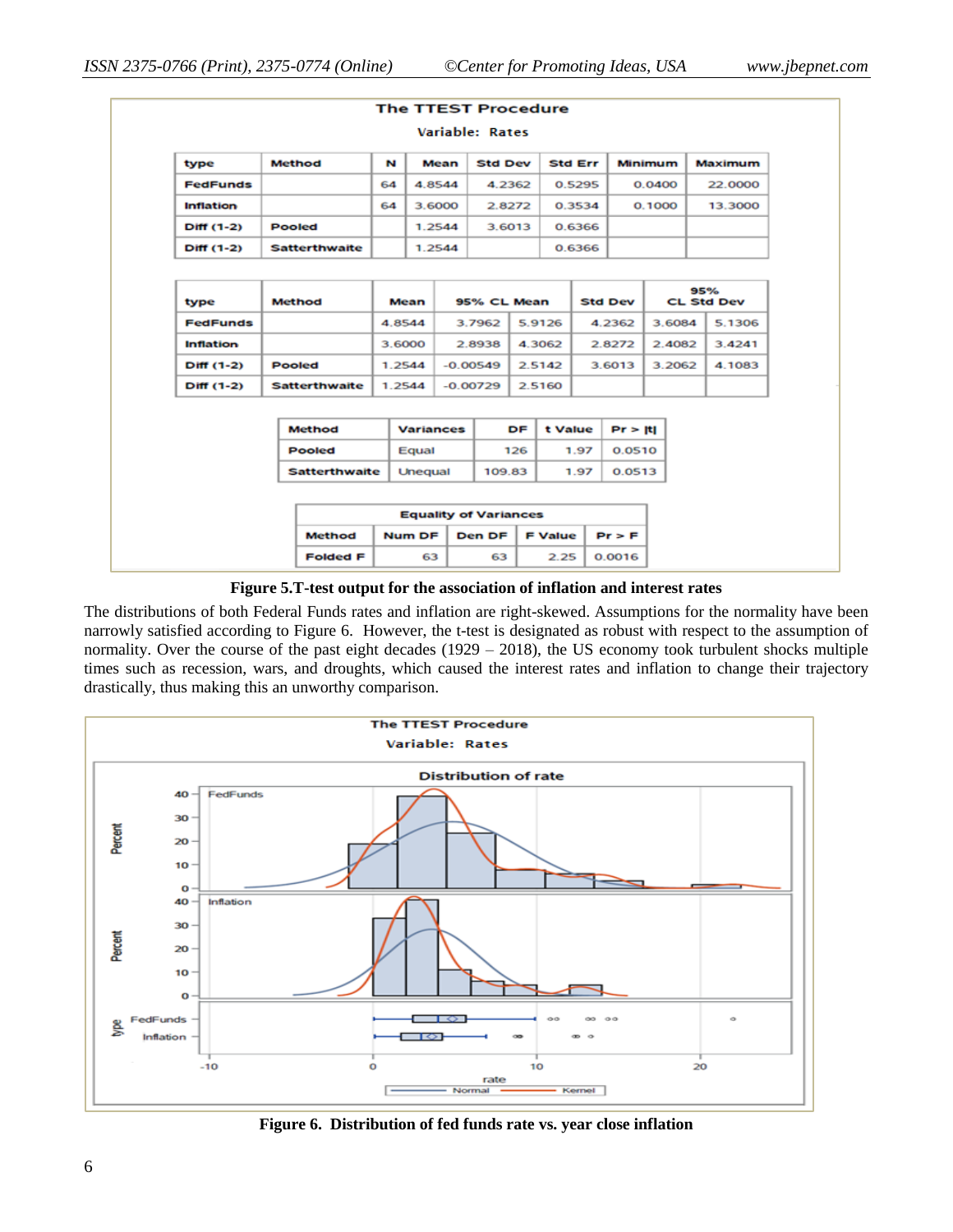## *Free Trade Zones*

Free Trade Zones (FTZ) are the outsourcing equivalent for industrial facilities. An FTZ is an isolated area, established outside the custom supervision of a particular country but within its geographical boundaries. It is provided with warehouse and storage facilities, as incentives for logistic and other manufacturer facilities, usually located close to a port of entry, or an airport, and a harbor while having an easy access to all modes of transportation. These enterprises enjoy low labor cost, cooperative taxes and duties, and in particular, exemptions from no-value added tax. Individual countries may decide on other trade policies and governing regularities within their own policies for their business regularities. The manufacturing process allows firms to provide amicable free trade conditions and a liberal regulatory that could have a differential impact on industries in the development process of good and services (Lu, 2014).This also supports the domestic products and helps to sustain a low inflation rate, thus benefiting the consumers at large.

Through FTZ, the goods are value-added for exportation at a competitive cost when the products cannot be competitive in their country's market. It is argued that the countries hosting these facilities will have the advantages from the employability of its people, generating a skillful labor force, opportunities for locals, and additional income from taxation. The tariff has been levied to obstruct fair trade practices and to stabilize the prices of manufacturing goods. These tariffs prevent importation of product and promote goods and services from their countries. Some incentives are provided for farmers to lower the prices of the goods. A fair trade practice for some could lead to an unfair practice for others. Other factors seem to advance long‐term migration processes on a global level because of globalization.

### *Effects of Globalization*

Multifaceted globalization and its unwanted consequences can hurt countries in their economic outlooks. The first US President, George Washington, stated that the US should not meddle in the affairs of the international world and of other countries. However, to dominate in the world stage, it should show the dominance in trade, politics, military, contributing to a larger share in the world market. Understanding and historical events have shown that risk and market uncertainties (volatilities) have significantly impacted the rate of interest (Greenspan. 2004). Globalization is presently considered from a specific economic aspect, but such an important phenomenon must be studied from other viewpoints for a more complete picture (Schlamberger, 2017). It is also argued that globalization can be factored into inflation (Bean, 2006).

Recent empirical work on globalization and inflation analyzes multicounty data sets in panel and/or cross-section frameworks and reaches inconclusive results. Additionally, the inverse association between trade or financial globalization and inflation cannot be ruled out under all circumstances (Kim, Lin, & Wu, 2016). The present trend toward globalization of financial markets has underwritten huge capital flows to Turkey, Mexico, economies in Southeast Asia, and elsewhere (Ozatay, 1997). A fair question is whether the private capital markets contributed to supply finance to developing countries to be reliable in the end (Taylor, 1997). Kilpatrick in 2001 asserted that, ―*without empirical guidance, policymakers were willing for the economy to grow above potential with a concomitant decline in the unemployment rate until visible signs of inflation (wage or price) appeared. Moreover, to be certain that inflation would rise, as well as to demonstrate the "symmetric" character of the inflation target, the Federal Open Market Committee (FOMC) intended to err on the side of allowing inflation to overshoot."* FOMC guides the level of primary and, by far, the most flexible and actively used instrument of monetary policy that include open market operations that has implication to effect changes in reserves.

### *Outsourcing and US Industries*

Economic conditions favor outsourcing as the enterprises' constant motivation is to generate profits. Outsourcing seems to be profitable in dollars and cents terms. Consequently, at the time being, customer services departments for most US product outlets are located outside the US or other parts of the world for the products marketed in the US. For example, Hyderabad, India has established call centers for most US companies. Every time there has been a need for consultations, product exchanges, and services for these products, someone on the other end answers these calls. If someone is not accustomed to their cultures, geographical locations, time differences, and language it could direct them incorrectly. For example, a person at one-end of the conversation could be calling late at night. Thus, causing inconvenience, frustration, and most importantly additional expenses for the consumer. This could damage the reputation and image of the manufacturers causing long-term losses for them. When these services are sought, their qualification for the nature of employment is not verified, contrasted against similar employment opportunities in the US, where their qualification, custom relation, courtesy, quick thinking, and problem solving capabilities are required. Usually, these workers were asked to solve the problems for its competition and final resolution. For live entertainment events such as sports (Olympic, tennis tournament), service crew's participation would undergo similar time changes. We are accustomed to watching live sport events as they happen in other parts of the world around midnight or early in the morning.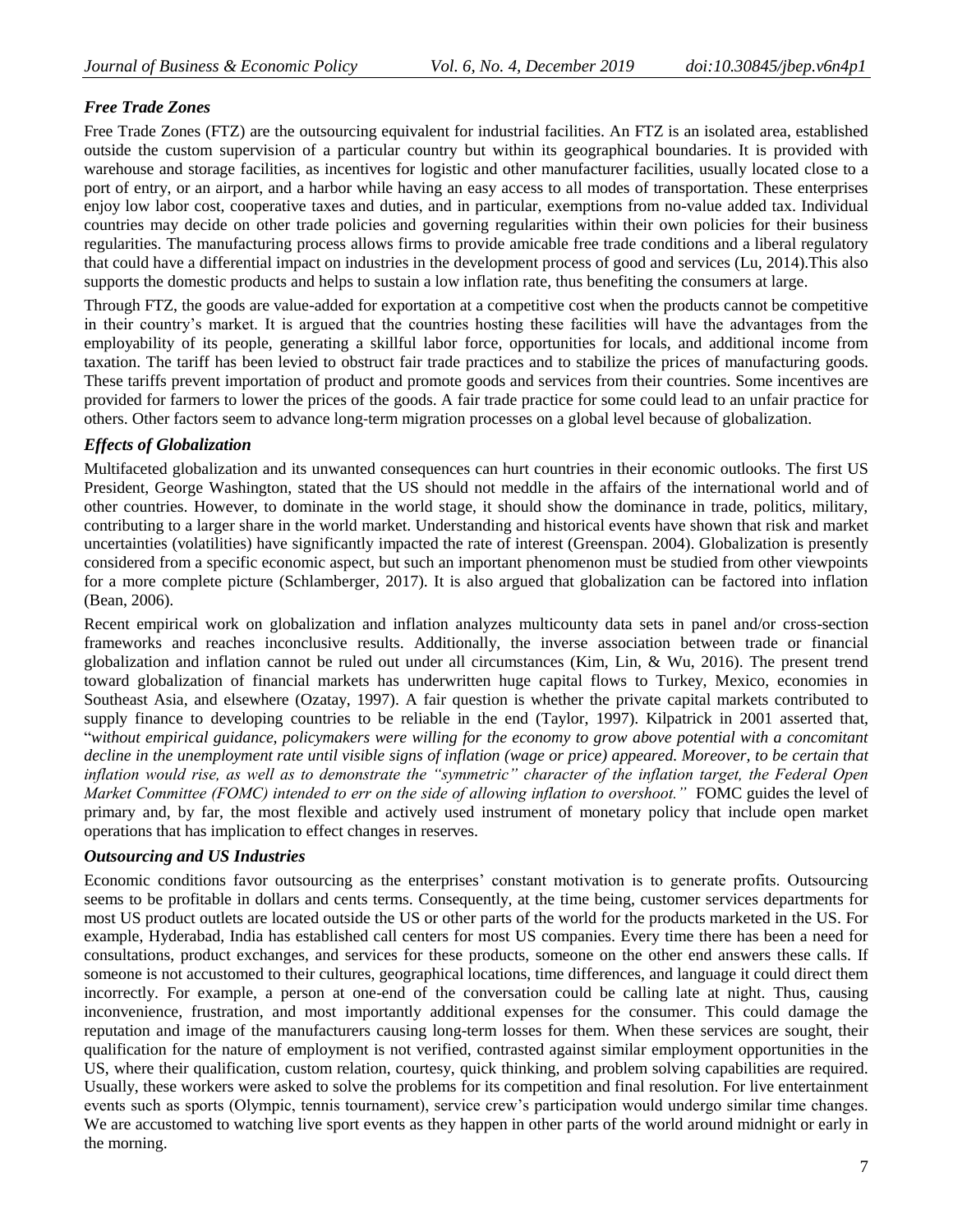Exchange rate plays a vital role in a country's level of trade, which is critical to most, or all, free market economies in the world. Its variance is persistent and serially correlated long-term economic growth providing a relationship between interest rate, inflation rate and exchange rate volatility in Malaysia covering the period between 1999 and 2009 (Asari et al., 2011).A study has been done on empirical analysis to find out the role of trade openness, inflation, imports, exports, real exchange rate and foreign direct investment in enhancing economic growth in Pakistan for the period 1980 to 2011 (Bibi, 2014). This study concluded that a similar effect would take place on trade imbalance and the stock market, as some have already asserted.

It appears that all stock market indices continue to increase on average whilst the trade imbalance remains steady in recent years. This is in fact true for all three major indices, S&P 500 (Standard & Poor's 500), DOW (Dow Jones Industrial), and NASDAQ (Nasdaq Stock Market) since 9/11. On the other hand, the difference between exports and imports has caused a significant effect leading to the trade imbalance. Trade balance is usually the result of production and varies by country (sometimes due to bilateral trade balances). Commodities and productions generally cause imbalances in trade. A surplus in the balance of trade occurs when exports exceed imports and a deficit occurs when imports gain the upper hand. In this presentation, this anomaly is presented with some examples.

| <b>Status</b>          | <b>Countries</b>     | <b>Inflation Rate in 2018</b> | <b>Unemployment Rate in 2018</b> |
|------------------------|----------------------|-------------------------------|----------------------------------|
| Developed              | <b>United States</b> | 1.90%                         | 3.90%                            |
|                        | Sweden               | 2.00%                         | 6.00%                            |
|                        | Germany              | 1.60%                         | 3.30%                            |
|                        | Israel               | 0.80%                         | 4.20%                            |
| Developing             | Russia               | 4.30%                         | 4.80%                            |
|                        | <b>Brazil</b>        | 3.75%                         | 11.60%                           |
|                        | Argentina            | 47.10%                        | 9.00%                            |
|                        | Nigeria              | 11.44%                        | 23.10%                           |
| <b>Under Developed</b> | Ethiopia             | 10.40%                        | 19.10%                           |
|                        | Myanmar              | 6.84%                         | 1.60%                            |
|                        | Afghanistan          | 0.80%                         | 8.80%                            |
|                        | Haiti                | 15.10%                        | 14.00%                           |

**Table1. Inflation and Unemployment Rate for few developed, developing, and underdeveloped countries**

Source: <https://tradingeconomics.com/>analytics/indicators.aspx

Table 1 gives a glimpse of how inflation and unemployment rates for a few developed, developing, and underdeveloped countries bring the point that no country in the world is immune from the realities of inflation regardless of it being a developed, developing, and underdeveloped.

### *Terrorism and Associated Threats*

Major disasters can contribute to inflation. Terrorism is defined, according to the US Department of Defense as, "the unlawful use of -- or threatened use of -- force or violence against individuals or property to coerce or intimidate governments or societies, often to achieve political, religious, or ideological objectives" (Schmid, 2004). The FBI defines terrorism as "the unlawful use of force or violence against persons or property to intimidate or coerce a government, the civilian population, or any segment thereof, in furtherance of political or social objectives" (Weinberg, Pedahzur, & Hirsch-Hoefler, 2004). However, from (Janse, 2016), it reads that the systematic use of violence to achieve political ends is not new – for instance, it was employed by pro- and anti-slavery fanatics in Kansas before the American Civil War, by anarchists in Tsarist Russia, and by the Black Hand organization in the Balkan Islands before World War I. In recent decades, it has become a common tactic among a wide variety of groups, from independence movements to the secret services of various countries. Random bombings, shootings and/or 'disappearances' – and the fear and panic they provoke – put pressure on governments, proving that they are unable to protect their populations, or can be used by dictatorships to frighten their people into submission and obedience.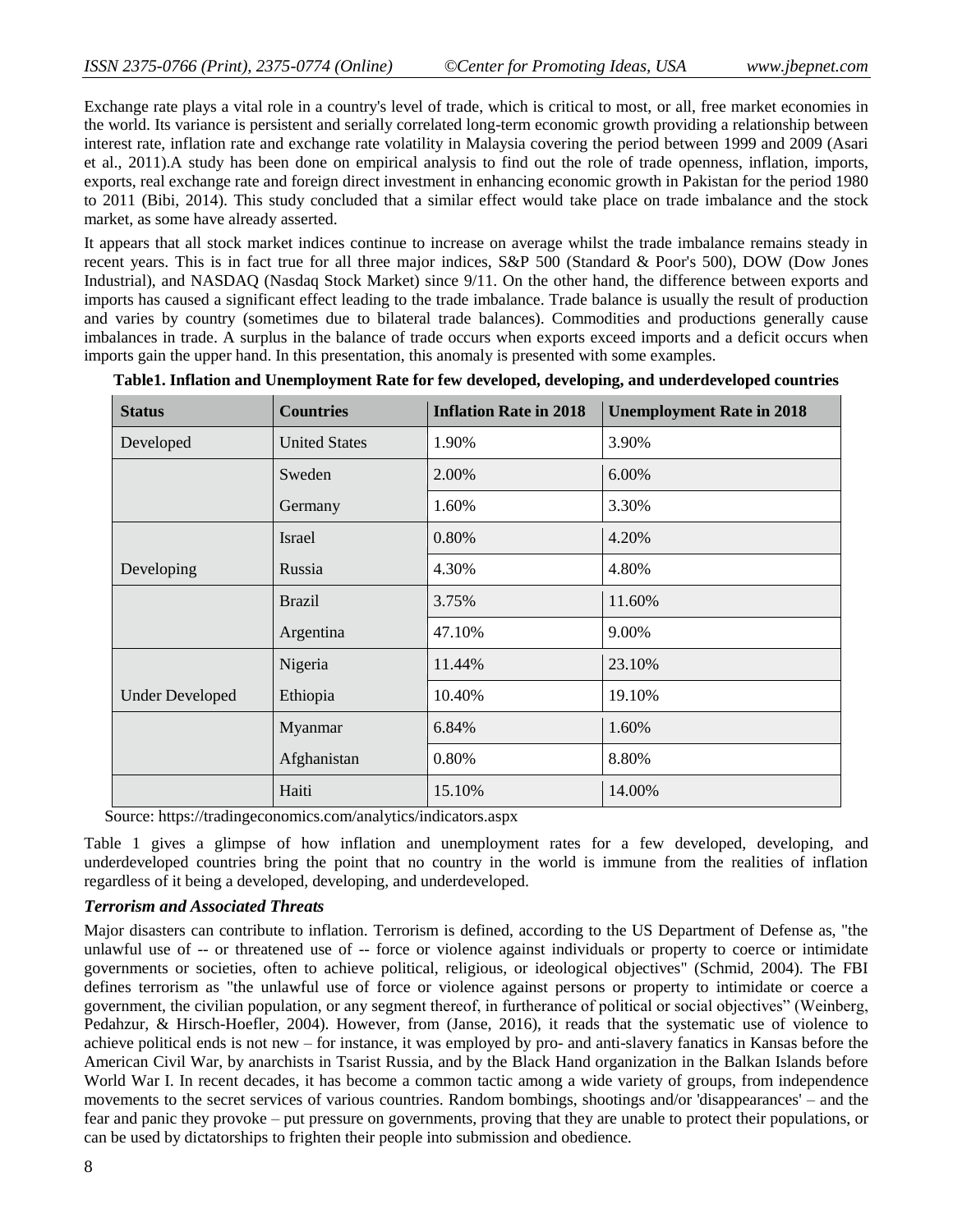Additionally, the globalization and international terrorism are conceivably the leading threats to long-term stability in the twenty-first century in the world (Cronin, 2002). Free flow of information, persons, goods, money, and technology seem to be the driving force for globalization. When this flow leads to an imbalance, and causes dire economic situations, it may cause terrorism to flourish. The monetary aggregates were mainly due to structural changes in the economy resulting in the nature of the pace of disinflation, consistent with its other objectives of sustainable high international and domestic economic developments. Furthermore, the question can be asked how effective the implementation of inflation targeting has been in South Africa. Unfortunately, there is only a relatively short period over which the performance of inflation can be assessed. In 2002, an inflation target was specified based on an average annual rate of increase was relatively low (der Merwe, 2004).

#### *Migration vs. Trade*

Inflation can have an undesirable consequence on a country's migration rate. The effect is noteworthy. An increase in the inflation rate of a country, leads to a small decrease in migration rate as in the Netherlands, for example. Robustness estimations of inflation can be a sign that an economy is thriving. When an economy grows, the push factors for migrating have less effect than expected. The incentive to leave the country decreases the progress (Jut, 2015). Trade and migration have largely contributed to the globalization as well. The international trade agreements such as North American Free Trade Association (NAFTA), Central American Trade Association (CAFTA), and other trade zones opportunities like, Macedonia, the United Arab Emirates, Egypt, and Saudi Arabia have offered free-trade facilities in the recent past to facilitate these aspects of globalization.

The migration and trade between NAFTA and CAFTA countries and can shed some light to decide as to how each country has benefited from their respective population migration. The data assembled using the table 10 of (Kilpatrick, 2001). An estimated 10% of unauthorized population transfer is assumed since year 2000 for the following table in addition to migration resulted from visas issued for temporary workers, transferees, exchange visitors, permanent migration, and US foreign-born population. This shows the effects of globalization in terms of migration.

| Country        | Transfer of Shared | Remittances in 2005 | Shared<br><b>Imports</b> | Shared Exports to |
|----------------|--------------------|---------------------|--------------------------|-------------------|
|                | Population (2006)  | (in millions)       | from US 2004             | <b>US 2004</b>    |
| Canada         | 3%                 |                     | 58.7%                    | 84.5%             |
| Costa Rica     | 1%                 | \$362               | 44.9%                    | 44.4%             |
| Dominican Rep. | 9%                 | \$2,682             | 44.8%                    | 40.2%             |
| El Salvador    | 26%                | \$2,830             | 31.2%                    | 23.1%             |
| Guatemala      | 5%                 | \$2,993             | 40.9%                    | 29.4%             |
| Honduras       | 5%                 | \$1,763             | 40.0%                    | 41.9%             |
| Mexico         | 17%                | \$20,034            | 56.6%                    | 88.6%             |
| Nicaragua      | 3%                 | \$850               | 22.3%                    | 36.1%             |

**Table 2. Aggregate Migration and Trade between NAFTA and CAFTA countries, 2004-2005**

#### *Measurements of Globalization*

Globalization is presently considered in the context of economic interests by countries. Globalization seems to benefit everyone; however, it is clear there are some unwanted consequences from its mere existence. There are areas other than economics that globalization has influenced and affected. There is evidence to back up these claims (Friedman, 2006). For example, trade and culture. Governmental organizations such as UN, IMF, WTO, and WB and private organizations, IGAS and nongovernmental organizations have contributed to globalization largely. Some measures are needed to look into the various impact of globalization. The manuscript (as of end of 2003), Prasad et al., (2003) attempted to come up with parameters that measure globalization. The degree of globalization has been discussed therein. There are measurable and non-measurable parameters for globalization. Culture, etc. are considered nonmeasurable, whereas defense and immigration are measurable (Abrams & Hamilton, 2006).

Does poverty reflect inflation? Inflation affects the poor very badly, and worse, it affects them permanently and for generations. Particularly for the poor, inflation forces them to spend almost their entire wealth for every day necessities of survival such as purchasing food, clothing and shelter, in that order of magnitude. There are situations in which it could have offset their impact on long-term interest rates, and how sustainable they are. It is not surprising that many policymakers continue to remain optimistic about the sustainability of their respective economies stemming from the permanent factors underlying dynamics of G-7 real interest rates in the "new economy" (Hauner& SKumar, 2006). Feldstein (1983) argued that there are effects of corporate and personal income taxation on the relationship between interest rates and inflation, which have previously been ignored by past economists, namely Fisher and Tobin. He posits that the effect taxation has is substantial in the relation of interest rates to the rate of inflation.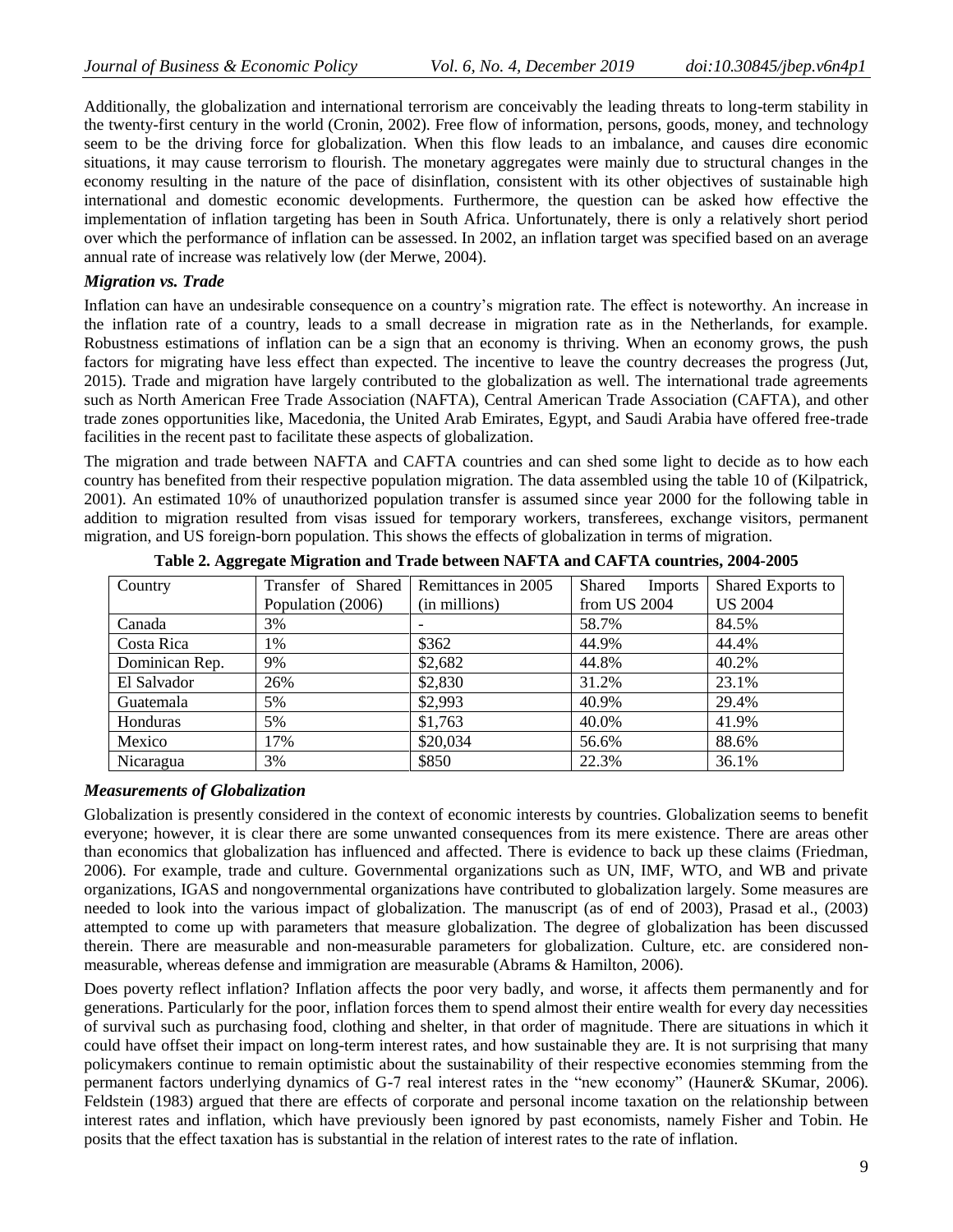His major claim in the paper is the "importance of revising the definition of taxable income and expenses to neutralize the effects of inflation". In this case, the effects of inflation pertain to the idea that inflation causes a loss in "real" interest gain if inflation exceeds interest rates.

#### *Conclusions*

This paper has successfully, through discussion and statistical analysis, shown that interest rates have influence on inflation rates. It needs to be said that manipulation of interest rates is not enough to curb inflation; there are other remedies that can be employed to mitigate the effect of inflation to the economic development of a nation. The interest rates and inflation have been statistically compared to verify that there is an association between them. However, everything has its own limitations, merits, and other variety of factors, as provided in the paper, that overwhelmingly influence the inflation rates. It can be someone's imagination, most part and cannot do anything about it unless finding the ways to reduce their effect on the economy beyond any impact of economic catastrophes and calamity.

### *Acknowledgements*

The second author has undertaken preliminary work of this research project during the coursework of MATH 4395- 490*Senior Mathematics Project* completed in Summer-II 2019 from July 8 to August 8, 2019 at Texas A&M International University (TAMIU), Laredo, Texas. The authors would like to thank Manuel Fernandez and Paola M. Segovia, who were immensely involved in the preliminary draft of this paper.

### *References*

- Abrams, Spencer and Lee H. Hamilton (2006). Immigration and America's Future: A New Chapter, Report of the Independent Task Force on Immigration and America's Future, Co-Chairs—Spencer Abrams and Lee H. Hamilton, September 2006, Migration Policy Institute
- Akgay, O. Cevdet; C. EmreAlper, and SuleymanOzmucur, (2018). Budget Deficit, Inflation and Debt Sustainability: Evidence from Turkey, 1970-2000. In Inflation and Disinflation in Turkey, pp. 83-102. Routledge.
- Amado, Kimberly (2019). Unemployment Rate by Year Since 1929 Compared to Inflation and GDP, Economy Stats Unemployment, U.S. Unemployment Rate History, June 25, 2019, <https://www.thebalance.com/unemployment-rate-by-year-3305506>
- Asari, FadliFizari Abu Hassan, NurulSyuhadaBaharuddin, NurmadihahJusoh, Zuraida Mohamad, NorazidahShamsudin, and KamaruzamanJusoff (2011). A Vector Error Correction Model (VECM) Approach in Explaining the Relationship Between Interest Rate and Inflation Towards Exchange Rate Volatility in Malaysia, World Applied Sciences Journal 12 (3), pp. 49-56, 2011. 80, 2011.
- Ayanian, Robert (1983). Expectations, Taxes, and Interest: The Search for the Darby Effect. The American Economic Review, vol. 73, no. 4, 1983, pp. 762–765. JSTOR, [www.jstor.org/stable/1816574.](http://www.jstor.org/stable/1816574)
- Bean, Charles Richard (2006). Globalization and Inflation. Bank of England Quarterly Bulletin, Winter 2006. Available at SSRN:<https://ssrn.com/abstract=950977>
- Bibi, Sadia (2014). Impact of Trade Openness, FDI, Exchange Rate and Inflation on Economic Growth: A Case Study of Pakistan, International Journal of Accounting and Financial Reporting, 4(2): pp. 236–57
- Blanchard, Olivier J. (1984). Current and anticipated deficits, interest rates and economic activity, European Economic Review, Elsevier, vol. 25(1), pp. 7-27, June.
- Browning, Edgar K. and Browning, Jacquelene M. (1986). Microeconomic Theory and Applications, Second Edition, Little Brown & Company, 1986
- Chisari, Omar, Fanelli, José Maria and Frenkel, Roberto. (1996). Argentina: Growth Resumption, Sustainability, and Environment. World Development. 24, pp. 227-240. 10.1016/0305-750X (95)00133-W.
- Cochrane, John H., and Monika Piazzesi (2002). The Fed and Interest Rates: A High-Frequency Identification. The American Economic Review, vol. 92, no. 2, 2002, pp. 90–95. JSTOR, [www.jstor.org/stable/3083383.](http://www.jstor.org/stable/3083383)
- Cronin, Audrey Kurth (2002). *Behind the Curve, Globalization and International Terrorism,* International Security, Vol. 27.3 (2002/03) pp. 30-58. Retrieved from

http://muse.jhu.edu/journals/international\_security/v027/27.3cronin.html

- Crowder, William J., and Dennis L. Hoffman (1996). The Long-Run Relationship between Nominal Interest Rates and Inflation: The Fisher Equation Revisited. Journal of Money, Credit and Banking, vol. 28, no. 1, 1996, pp. 102– 118. JSTOR, [www.jstor.org/stable/2077969.](http://www.jstor.org/stable/2077969)
- Espinoza, Lorna P., Goonatilake, Rohitha, &Herath, Susantha (2018). Managing the Three Pillars of the Economy for Sustainable Growth. Journal of Economics and Development Studies. 6. 10.15640/jeds.v6n4a1.
- Feldstein, Martin (1983). Inflation, Income Taxes, and the Rate of Interest: A Theoretical Analysis. National Bureau of Economic Research. University of Chicago Press 1983.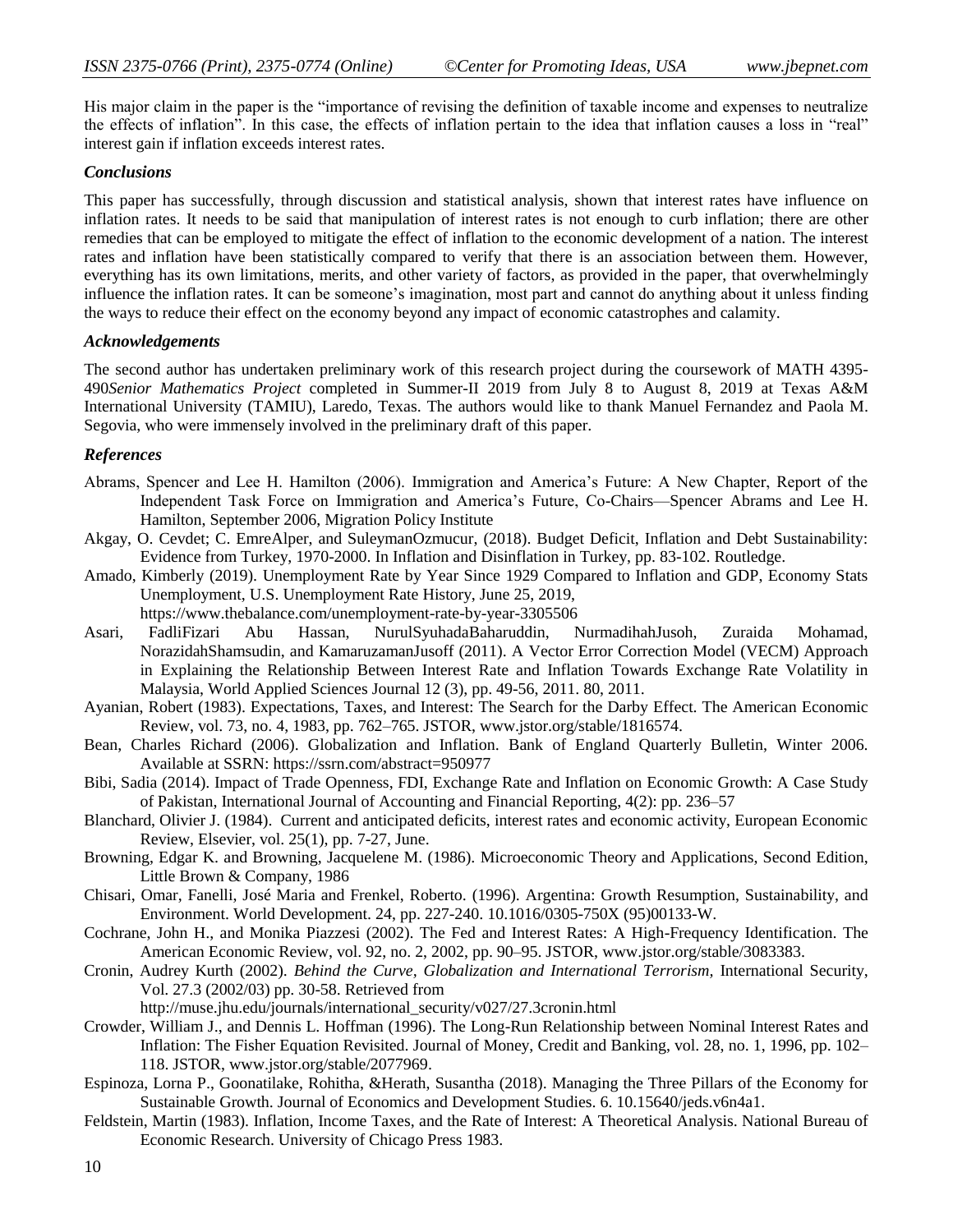- Friedman, Benjamin M. (2006). The Moral Consequences of Economic Growth, Society, January 2006, Volume 43, Issue 2, pp 15–22 43: 15. https://doi.org/10.1007/BF02687365
- Gandolfi, Arthur E. (1982). Inflation, Taxation, and Interest Rates. The Journal of Finance, vol. 37, no. 3, 1982, pp. 797–807, [www.jstor.org/stable/2327709.](http://www.jstor.org/stable/2327709)
- Greenspan, Alan. (2004). Risk and Uncertainty in Monetary Policy. American Economic Review, 94 (2): pp. 33-40. DOI: 10.1257/0002828041301551
- Hauner, David and S. Kumar, Manmohan. (2006). Fiscal Policy and Interest Rates--How Sustainable Is the "New Economy"? International Monetary Fund, IMF Working Papers. 06. 10.5089/9781451863727.001.
- Higgins, Robert C. (1981). Sustainable Growth under Inflation, Financial Management, Autumn, 1981, pp. 36-40.
- Ireland, Peter N. (2000). Interest Rates, Inflation, and Federal Reserve Policy since 1980. Journal of Money, Credit and Banking, vol. 32, no. 3, 2000, pp. 417–434. JSTOR[, www.jstor.org/stable/2601173.](http://www.jstor.org/stable/2601173)
- Janse, Maartje (2016). Anti-Societies Are Now All the Rage: Jokes, Criticism, and Violence in Response to the Transformation of American Reform, 1825–1835, Journal of the Early Republic, University of Pennsylvania Press, Volume 36, Number 2, Summer 2016, pp. 247-282
- Jut, Anneke (2015). The Effect of Trade on Migration to the Netherlands, Erasmus University Rotterdam, Master Thesis for Master Economics of Markets, Organizations and Policy, Rotterdam, 18 February 2015
- Kandel, Shmuel, Aharon R. Ofer and OdedSarig (1996). Real Interest Rates and Inflation: An Ex-Ante Empirical Analysis. The Journal of Finance, vol. 51, no. 1, 1996, pp. 205–225. JSTOR, [www.jstor.org/stable/2329307.](http://www.jstor.org/stable/2329307)
- Kellison, Stephen G. (1991). The Theory of Interest, Second Edition, Irwin/McGraw-Hill, a division of the McGraw-Hill Companies
- Khumalo, Lindiwe Catherine; Emmanuel Mutambara and AkwesiAssensoh-Kodua (2017). Relationship Between Inflation and Interest Rates in Swaziland Revisited. Banks and Bank Systems, 12(4), pp. 218-226. doi:10.21511/bbs.12 (4-1).2017.10
- Kilpatrick, Andrew J., (2001). Transparent Frameworks, Fiscal Rules and Policy-Making under Uncertainty (February 1, 2001). Available at SSRN: https://ssrn.com/abstract=2094468 o[r http://dx.doi.org/10.2139/ssrn.2094468](http://dx.doi.org/10.2139/ssrn.2094468)
- Kim, Dong-Hyeon; Shu-Chin Lin, and Yi-Chen Wu (2016). Globalization and Inflation: New Panel Evidence: Macroeconomic Dynamics, 20, 2016, pp. 1–26. Printed in the United States of America. doi:10.1017/S1365100514000510
- Leuthold, Steven C. (1981). Interest Rates, Inflation and Deflation, Financial Analysts Journal, vol. 37, no. 1, 1981, pp. 28–41. JSTOR[, www.jstor.org/stable/4478418.](http://www.jstor.org/stable/4478418)
- Levi, Maurice D., and John H. Makin (1978). Anticipated Inflation and Interest Rates: Further Interpretation of Findings on the Fisher Equation. The American Economic Review, vol. 68, no. 5, 1978, pp. 801–812. JSTOR, [www.jstor.org/stable/1811313.](http://www.jstor.org/stable/1811313)
- Levine, David A. (1981). Inflation and Interest Rates. Financial Analysts Journal, vol. 37, no. 3, 1981, pp. 77–78. JSTOR, [www.jstor.org/stable/4478456.](http://www.jstor.org/stable/4478456)
- Ley, Eduardo (2009). Fiscal (and External) Sustainability, The World Bank, 28. February 2009
- Lu, Xia (2014). The Development Process, Functional Evaluation, and Implications of World Free Trade Zones. World Review of Political Economy, vol. 5, no. 3, 2014, pp. 359–371. JSTOR, [www.jstor.org/stable/10.13169/worlrevipoliecon.5.3.0359](http://www.jstor.org/stable/10.13169/worlrevipoliecon.5.3.0359)
- Online at http://mpra.ub.uni-muenchen.de/13693/ MPRA Paper No. 13693, posted on March 2, 2009 00:05 UTC
- Ozatay, Fatih, (1997). Sustainability of Fiscal Deficits, Monetary Policy, and Inflation Stabilization: The Case of Turkey, Journal of Policy Modeling, Elsevier, vol. 19(6), pp. 661-681, December.
- Prasad, Eswar S., Kenneth Rogoff, Shang-Jin Wei, and M. AyhanKose (2003). Effects of Financial Globalization on Developing Countries: Some Empirical Evidence, Occasional Paper, International Monetary Fund, Washington DC, 2003
- Schlamberger, Niko (2017). *Globalization - What, Why, and How to Measure*. Statistical Office of the Republic of Slovenia, 2017. Retrieved from: http://www.czso.cz/sif/conference2004.nsf/i/9F4C2C0FD235A443C1256EDD0031562A/\$File/Schlamberger.

pdf

- Schmid, Alex P. (2004). Frameworks for Conceptualizing Terrorism, Terrorism and Political Violence, 16:2, pp. 197- 221, DOI: 10.1080/09546550490483134
- Sernau, Scott (2006). *WORLD Apart, Social Inequality in a Global Economy,* Second Edition, 2006, Pine Forge Press, Thousand Oaks, California
- Taylor, Lance (1997). Editorial: The Revival of the Liberal Creed the IMF and the World Bank in a Globalized Economy, World Development, Vol. 25, No. 2, pp. 145-152, 1997 Copyright 0 1997 Elsevier Science Ltd Printed in Great Britain. Elsevier Science Ltd.